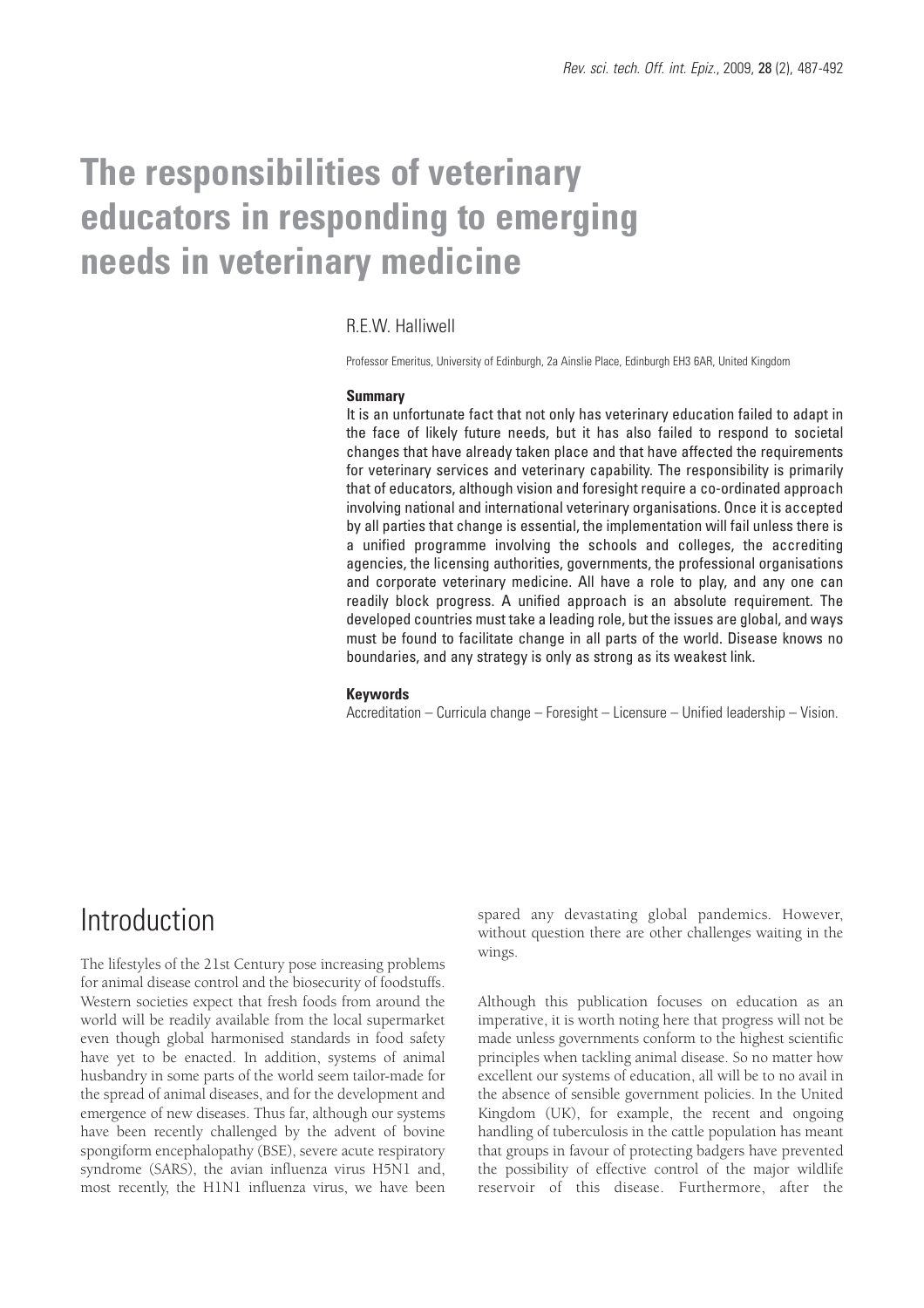catastrophic foot and mouth disease epidemic of 2001, the UK Government permitted the restocking of areas decimated by the disease with animals from areas where tuberculosis was endemic without pre-movement testing.

# Pre-requisites for change

Impinging on the responsibilities of veterinary educators in responding to emerging needs in veterinary medicine are a number of issues and considerations which are important in shaping the future. These can be considered under a number of headings, each of which will be discussed below:

- foresight and vision
- a heightened awareness of the breadth of veterinary medicine
- curricular flexibility.

#### **Foresight and vision**

What does the future hold, and how can we best predict it? We have to train students to be knowledgeable about the present, and also to be able to predict and respond to the future. Some of the future is largely predictable in the light of current knowledge – for example, it is widely held that it is not a question of whether the H5N1 virus will mutate to a higher level of infectivity for humans, but rather when this will occur. On the other hand, in the 1980s and 1990s our knowledge of prion diseases was not such that one could have readily predicted the advent of BSE.

Foresight and vision are absolute necessities if we are to move forward to a higher level of preparedness. But whose responsibility is this? Consider the leadership of a statefunded veterinary school of the Midwest of the United States of America (USA). It is probably largely dependent on state funding, and the fund-holders in turn are responsible to their electorate. It would be very difficult to convince legislators to provide funding for major investments in new programmes, such as exotic disease control, that were highly unlikely to have any immediate or medium-term impact on the state in question. State legislators have a responsibility to their constituency, and it would indeed take a brave and visionary leader who would try to enact such programmes. Even where the issues are recognised and acknowledged, it is all too easy to assume that it is someone else's problem.

So this really has to be the responsibility of national and international organisations. A framework for vision was indeed slow to emerge until the Foresight Project initiative of the American Association of Veterinary Medical Colleges (8). This set the scene for a number of plausible and less

plausible scenarios for the years ahead, and asked how the veterinary schools should adapt and ready their education programmes in preparedness. Some of the delegates indeed found it hard to connect with the future when asked, responding with such comments as '…but in my state we do it differently…'. Fortunately, the facilitators did an excellent job of maintaining focus, and a bold and imaginative report emerged. But change is a long-term process, and any impact upon curricular developments has yet to appear. One hopes that this initiative will not go the same way as the last report of this type (Pew report of 1988 [6]) – which was greeted with similar enthusiasm but which had little if any lasting impact upon veterinary education.

### **A heightened awareness of the breadth of veterinary medicine**

In some parts of the world, the dominant image of the profession is the veterinarian working in mixed animal practice; some educators and the public alike have a myopic view of the breadth of veterinary medicine. Potential applicants who express no interest in the possibility of a career in this type of practice may well either be actively discouraged from applying, or fail in the admission process. Highly talented individuals who may well be major potential contributors to the veterinary field are lost to the profession. There is an urgent need to heighten the awareness of all parties, including high schools and colleges, as to the incredible diversity of opportunities that are available within the field. This has recently been the subject of a most interesting project in the UK which is described by Andrews elsewhere in this issue (1). Those entrusted with admissions selection must look 'outside the box', and be prepared to accept applicants with an unusual complement of attributes, rather than always going for the same stereotype. Similarly, the leaders of veterinary schools and colleges must exchange and share ideas about programmatic development. It is both impressive and humbling to note how many imaginative and original ideas have emerged from institutions in nations where funding for higher education amounts to a mere fraction of that available to some schools and colleges in developed countries.

### **Curricular flexibility**

The curricula of many of the schools and colleges of the Western world tend to be traditional and conservative. Teaching hours are jealously guarded, and the often highly democratic system of governance ensures that the *status quo* will be maintained. Deans are often appointed for short terms only, which also favours the probability that change will not occur.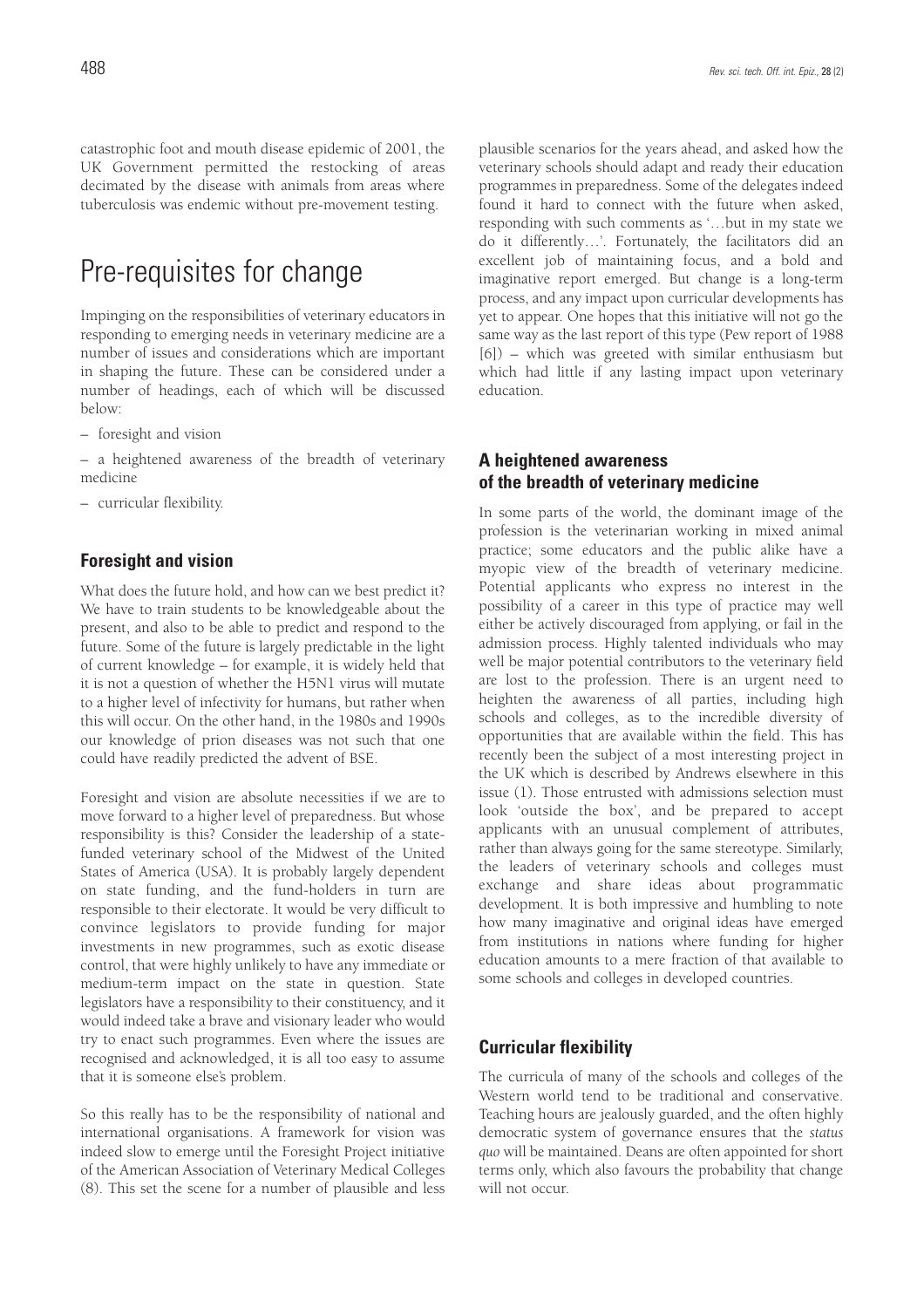So in the past, the curricula of Western schools and colleges have not only been very slow to respond to changes in societal requirements for veterinary services, but they also have failed lamentably to predict future needs. Thus, in the USA, it was some two decades before an identified lack of expertise in veterinary public health was adequately addressed (3). Similarly, over the past 15 years, the UK schools have largely failed to respond to a call for increased numbers of veterinarians trained in the public health aspects of meat hygiene. Training programmes in this discipline tended to be bottom of the list in funding priorities, and predictably failed to enthuse the students. The result is that the large number of posts available in this sector are mostly taken by graduates from outside the UK who are far better trained to fulfil this requirement.

### Impediments to change

### **Accreditation procedures**

In the Western world, the attainment of accreditation by one or more agencies is essential for survival. In leading their institutions towards accreditation, administrators tend to place great weight on proving to the accreditors that they have strength in all of the basic core subjects. They tend to regard other areas as a luxury that they may (or more likely may not) be able to afford. However, accreditation agencies in general have a fairly relaxed attitude towards curricular issues, and the threat of failure in this area may be more perceived than real. Indeed, the standards of the American Veterinary Medical Association emphasise that: 'There must be sufficient flexibility in curriculum planning and management to facilitate timely revision in response to emerging issues, and advancement in knowledge and technology'. They further state that: 'Diversity in delivery of the curriculum is encouraged'. However, these aspects are really difficult to assess in a selfevaluation report or at a site visit. Also, what is missing is any encouragement to develop collaborative programmes with other institutions.

It is hard, nonetheless, to view the accreditation process as a real barrier to progress, although it would be helpful if it was structured to provide encouragement for forwardlooking and visionary programmes – particularly those that would benefit from collaboration.

#### **Lack of defined career structures**

However great are one's desires to develop exciting new programmes – both during the veterinary degree programme and at a post-doctoral level – students will not be attracted into the area unless they are assured of employment that will provide them with an appropriate standard of living and the ability to repay student loans.

There must also be a career structure which will reward exceptional performance. It is unrealistic to expect posts in animal disease research, and in international animal health to be funded from the private sector, and both national and international funding sources are necessary. The case for such funding must be made in the strongest possible terms, emphasising that the cost of failing to act in disease outbreaks will probably dwarf the costs of developing robust international systems of research linked to national initiatives.

### **Overcrowded curricula**

The biggest single impediment to embracing new initiatives is still the 'cult of coverage' which is at the heart of most of the curricula of the veterinary schools and colleges of the Western world. This was condemned and signed off to be buried with honour in the Pew report (6), and in numerous publications since that time (e.g. 2, 3, 5), but the cult is remarkably persistent and its death is lamentably slow.

There is universal agreement that the breadth of the basic and applied sciences that underpin veterinary degree programmes is one of the greatest strengths of veterinary education. After some 75% of the curriculum has been covered students can be described as 'omnipotential'. The remaining time in the curriculum should then be spent on acquiring clinical skills in a broad or narrow area, or on greater exposure to non-clinical disciplines. The basic common underlying designation of a veterinarian is applied to students at the 'omnipotential' point in their career; in other words, when they have received a broad instruction in basic and applied sciences. In turn this is followed by training in clinical skills, probably in a more limited area. The underpinning knowledge will permit a change to a different area should this be later desired. It should be of no concern that a graduate entering practice may have no clinical experience or practical skills in, say, farm animal medicine and surgery. The two papers by Klostermann and Walsh in this issue (4, 7) dispel many of the myths that have been promulgated about the 'deficiencies' and 'lack of benefits' of clinical training that is limited largely to a specific defined area.

A suitable curriculum must, of course, be matched with appropriate examination systems. The student should be examined on the courses that s/he has taken, and the training received. And so some harmony and a common thought process are necessary between those planning the training and those assessing whether or not a student has successfully completed it and can be licensed to practise.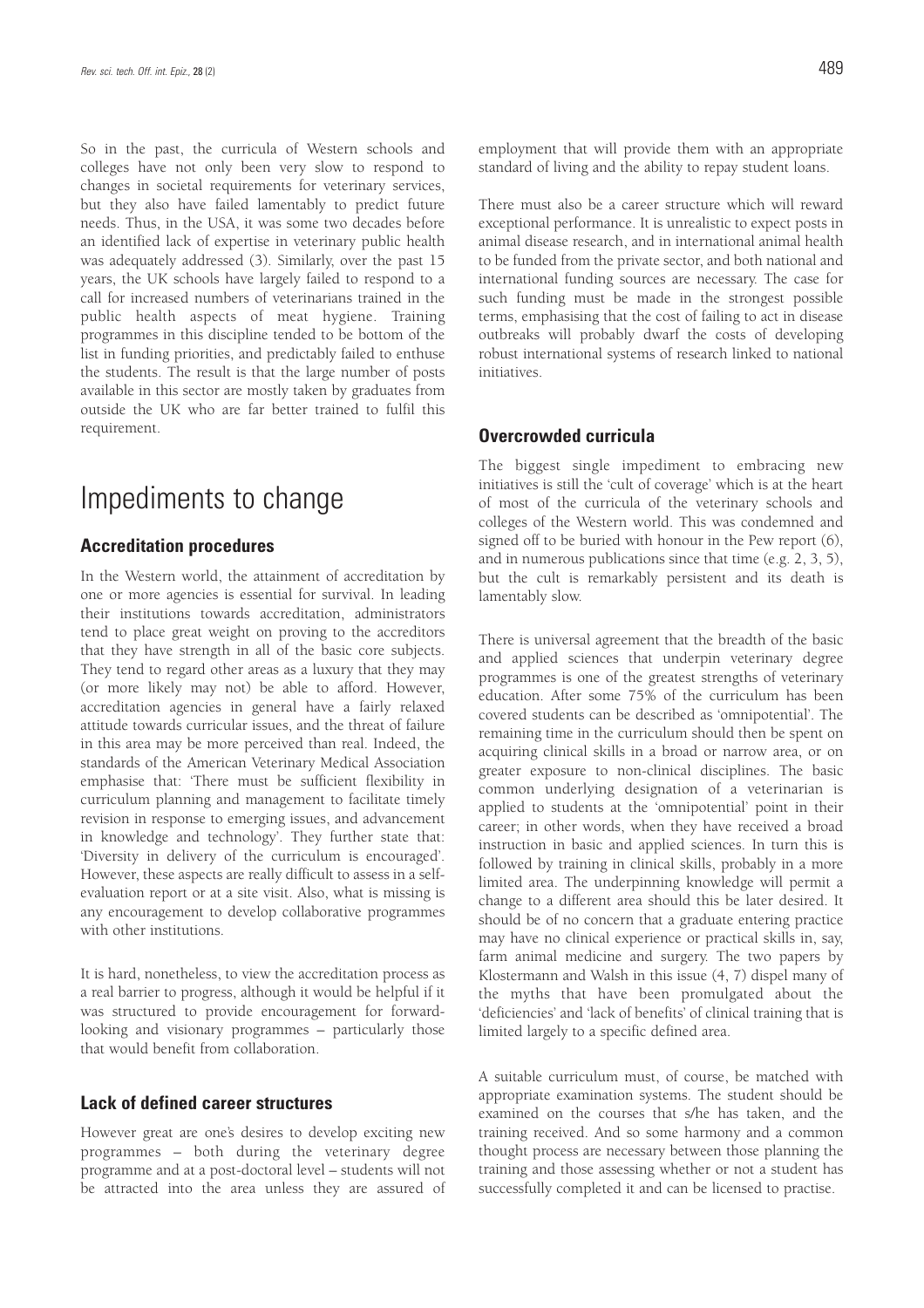### **Licensing systems**

The opponents of curricular flexibility, and thus of diversity of expertise upon graduation, argue that these are unacceptable goals unless the public is protected by a system of limited licensure. Such a system would be a bureaucratic nightmare – more assuredly so when faced with a cumbersome and archaic system of local rather than national or international control of licensure, as exists in the USA. Published data suggest that some 50% of practising veterinarians in the Western world already voluntarily restrict their areas of activity, and the proportion of valid complaints of malpractice reported to regulatory authorities resulting from veterinarians practising outside their areas of competence are rare to non-existent. Almost all involve bad veterinarians practising badly, and limiting licensure to a defined area would have no impact. All that is required is a clear statement in guides to professional conduct that to offer services outside one's area of expertise – except in emergencies – is unacceptable and will be adjudged professional misconduct.

An interesting model has emerged in the Netherlands, whereby the likelihood of this occurring is limited by the requirement for malpractice insurance. The Utrecht school has long had a system in place in which students choose to study clinical skills primarily in just one specialist area (e.g. farm animals, or small animals), and insurance companies will only provide cover to applicants who provide evidence of training and experience in their area of practice activity. So the question of limited licensure is a non-issue which should be eliminated from the equation. If anything, a general licence available to all graduates should be supplemented by a system of post-graduate qualifications which can provide any necessary reassurance to the general public.

# A framework for new programme development

If any new programme is to have international stature, it must be accompanied by cutting edge research and postgraduate training programmes, which together will be extremely costly. Much of the research will, of course, be funded from competitive external grants. But core research staff, together with appropriate infrastructure support, should be funded by 'hard money' (continuing funding) rather than 'soft money' (provided by short-term research grants). The education establishments are already suffering from serious funding shortfalls, and these are likely to increase over the next five to ten years. There is no major school in the world that has spare funds that it could commit to significant new programme initiatives. So how could any such programme emerge?

Do we need new schools in order to develop re-prioritised apportionment of funding? It certainly is simpler to develop innovative programmes in this way – unconstrained by the *status quo* and by existing prejudices. But although there are suggestions that some of the new schools have been developed in response to the perceived deficiencies of current programmes, this is a highly inefficient and costly way in which to address the problem. Also, the new schools themselves are hardly awash with funds, and some have been forced to make compromises in their training programmes by, for example, leaving the acquisition of clinical mastery mostly in the hands of practitioners who are essentially untrained as teachers. It is infinitely preferable that any call for an increase in the number of graduates entering the workplace or any call for new or expanded programme development be handled by increasing the size and hence the efficiency of existing schools and colleges rather than by creating new ones.

In part, funding for new programmes can be from a reassignment of existing resources, which requires bold leadership and vision. But realistically it is difficult to see successful new programmes emerging without interinstitutional collaboration and earmarked national and international funding.

Such funds should obviously be awarded on a competitive basis, and probably to supplement and strengthen programmes that already have some fundamental strength in one or more of the relevant disciplines.

# Conclusions

The past three decades have witnessed a virtual stagnation in programmatic development in veterinary medicine. The majority of the educational effort has been focused locally, on local issues and local solutions. There has been a failure to recognise the big picture. There have been failings in academic leadership, failings of the national and international veterinary organisations, and failings at governmental and at intergovernmental levels. Our profession must tackle the issues in a unified manner – a profession divided is a profession weakened. There is a moral imperative that the developed nations take a leading role, but the full participation of all nations is a prerequisite. The issues, the challenges and the opportunities are global. So must be the responsibility for the solutions.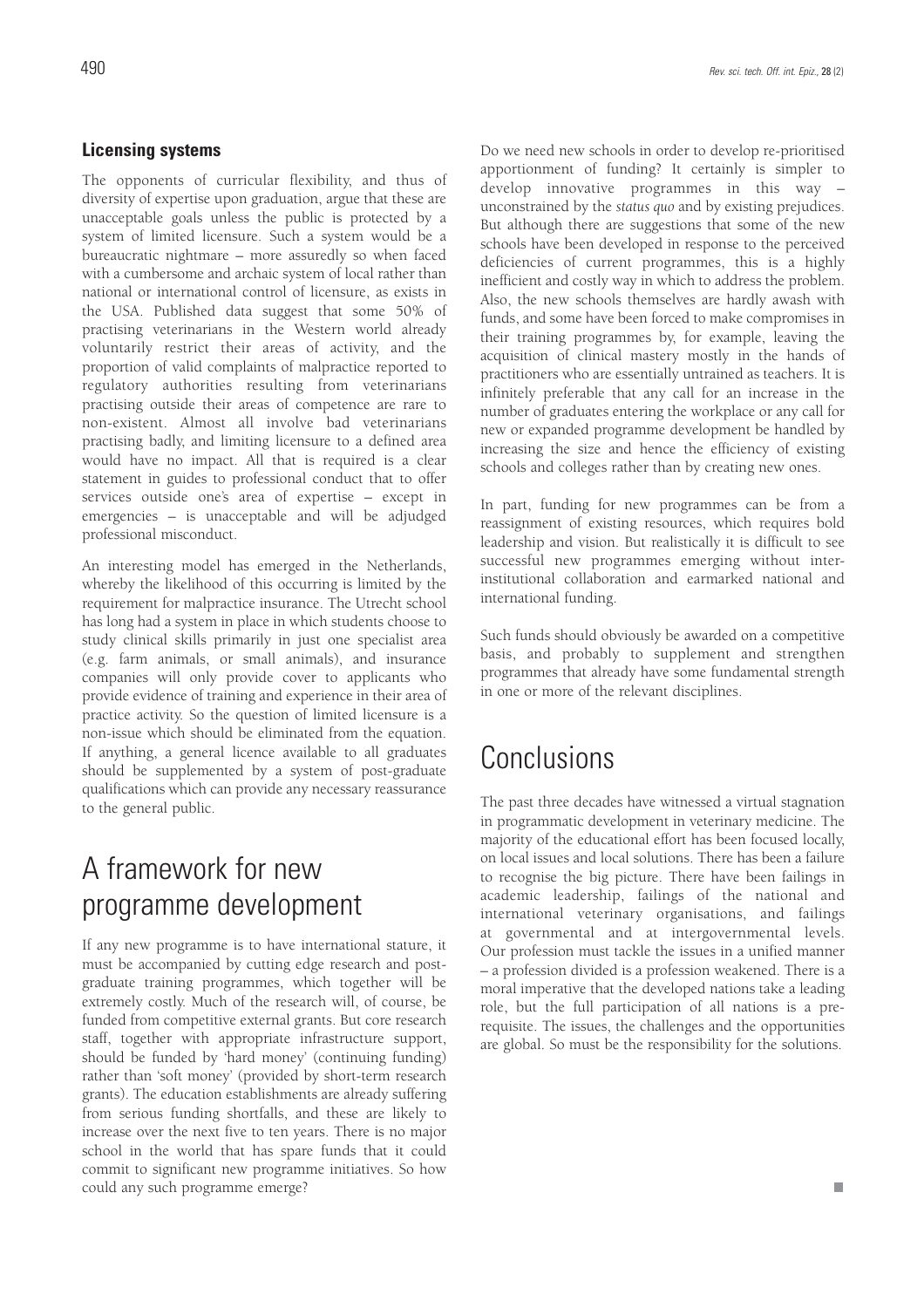# **Les responsabilités des enseignants vétérinaires face à l'émergence de nouveaux besoins en médecine vétérinaire**

R.E.W. Halliwell

#### **Résumé**

Il faut malheureusement reconnaître que l'enseignement vétérinaire, non seulement n'a pas réussi à s'adapter en prévision des besoins futurs, mais a également échoué à répondre aux mutations sociétales déjà à l'œuvre, qui imposent de nouvelles exigences aux Services vétérinaires et demandent de nouvelles compétences aux vétérinaires. La responsabilité de cet échec incombe principalement aux enseignants, même si la vision de l'avenir et la capacité d'anticipation sont le fruit d'une démarche coordonnée associant les organisations vétérinaires nationales et internationales. Une fois la nécessité du changement acceptée par toutes les parties prenantes, sa mise en œuvre ne peut réussir que s'il existe un programme unifié intégrant les écoles et les facultés, les agences de certification, les autorités délivrant les agréments, les gouvernements, les organisations professionnelles et les vétérinaires praticiens. Chacun a un rôle à jouer, et chacun peut facilement bloquer le processus. Une approche unifiée est une condition absolue. Les pays développés doivent assumer un rôle de chefs de file, mais les questions à résoudre sont mondiales et il s'agit de trouver des solutions permettant de faciliter le changement partout dans le monde. Les maladies ne connaissent pas de frontières et la puissance d'une stratégie ne dépasse jamais celle du plus faible de ses maillons.

#### **Mots-clés**

Anticipation – Certification – Délivrance des agréments – Réforme du programme d'enseignement – Rôle moteur unifié – Vision.

п

### **Responsabilidades del cuerpo docente a la hora de responder a las nuevas necesidades de la medicina veterinaria**

R.E.W. Halliwell

#### **Resumen**

Resulta lamentable que la enseñanza veterinaria haya sido incapaz de adaptarse no sólo a la previsible evolución de las necesidades en el futuro, sino también a los cambios que la sociedad ya ha experimentado y que han influido en las exigencias a que deben responder los servicios y profesionales veterinarios. Aunque el cuerpo docente es el principal responsable de tal estado de cosas, la clarividencia y la visión de futuro requieren planteamientos coordinados en los que intervengan asociaciones de veterinarios tanto nacionales como internacionales. Una vez que todas las partes hayan integrado la idea de que el cambio es indispensable, su aplicación práctica estará abocada al fracaso a menos que exista un programa unificado en el que participen establecimientos universitarios, organismos de homologación y acreditación, gobiernos, colegios profesionales y el mundo de la medicina veterinaria empresarial. Todas esas instancias tienen una función que desempeñar, y cualquiera de ellas puede